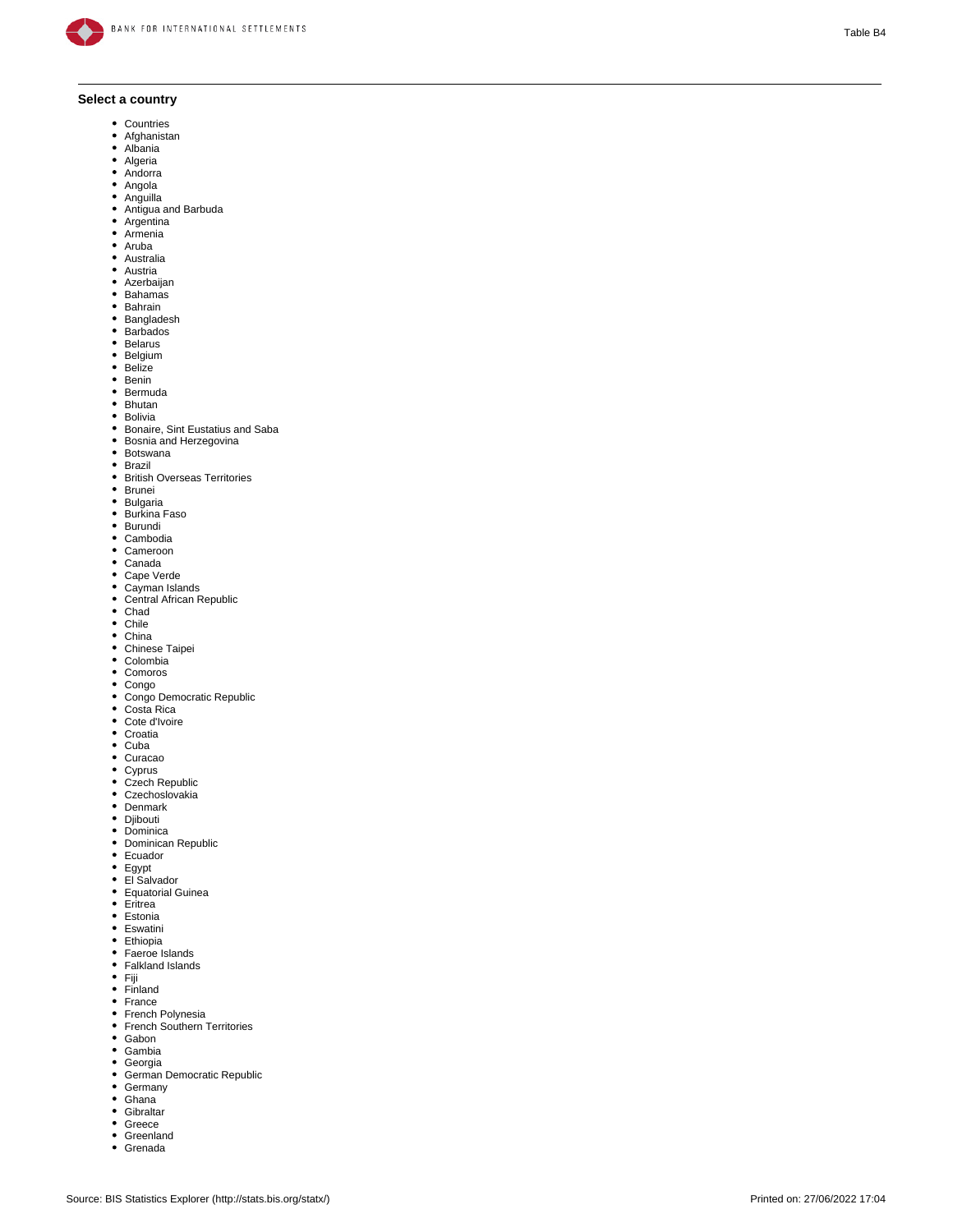

- Guatemala
- $\bullet$ Guernsey
- $\bullet$
- Guinea Guinea-Bissau
- $\bullet$
- Guyana Haiti
- 
- Honduras Hong Kong SAR Hungary Iceland
- $\bullet$
- $\bullet$
- India Indonesia  $\bullet$
- $\bullet$ International organisations
- $\bullet$ Iran
- $\bullet$ Iraq  $\bullet$
- Ireland  $\bullet$
- Isle of Man  $\bullet$ Israel
- $\bullet$ Italy
- Jamaica
- $\bullet$ Japan
- Jersey
- Jordan
- Kazakhstan  $\bullet$
- $\bullet$ Kenya
- $\bullet$ Kiribati  $\bullet$
- Korea  $\bullet$ Kuwait
- $\bullet$ Kyrgyz Republic
- Laos
- Latvia
- $\bullet$ Lebanon
- $\bullet$ Lesotho
- Liberia
- 
- Libya Liechtenstein Lithuania
- 
- Luxembourg Macao SAR
- 
- Madagascar Malawi  $\bullet$
- Malaysia Maldives
- $\bullet$
- $\bullet$ Mali
- Malta  $\bullet$
- $\bullet$ Marshall Islands
- Mauritania  $\bullet$  $\bullet$
- **Mauritius**
- Mexico  $\bullet$
- Micronesia • Moldova
- $\bullet$ Mongolia
- Montenegro
- $\bullet$ Montserrat
- Morocco
- $\bullet$ Mozambique
- Myanmar
- $\bullet$ Namibia
- Nauru
- $\bullet$ Nepal
- Netherlands
- $\bullet$ Netherlands Antilles  $\bullet$
- New Caledonia  $\bullet$
- New Zealand Nicaragua
- $\bullet$ Niger
- 
- Nigeria North Korea
- $\bullet$ North Macedonia
- Norway
- $\bullet$
- Oman Pakistan  $\bullet$
- $\bullet$
- Palau Palestinian Territory  $\bullet$
- $\bullet$ Panama
- Papua New Guinea
- $\bullet$ Paraguay
- Peru<sup>s</sup>
- $\bullet$ Philippines
- Poland
- $\bullet$ Portugal
- $\bullet$ **Qatar**
- $\bullet$ Romania
- Russia  $\bullet$
- $\bullet$ Rwanda
- $\bullet$ Samoa
- San Marino
- Sao Tome and Principe
- Saudi Arabia
- Senegal